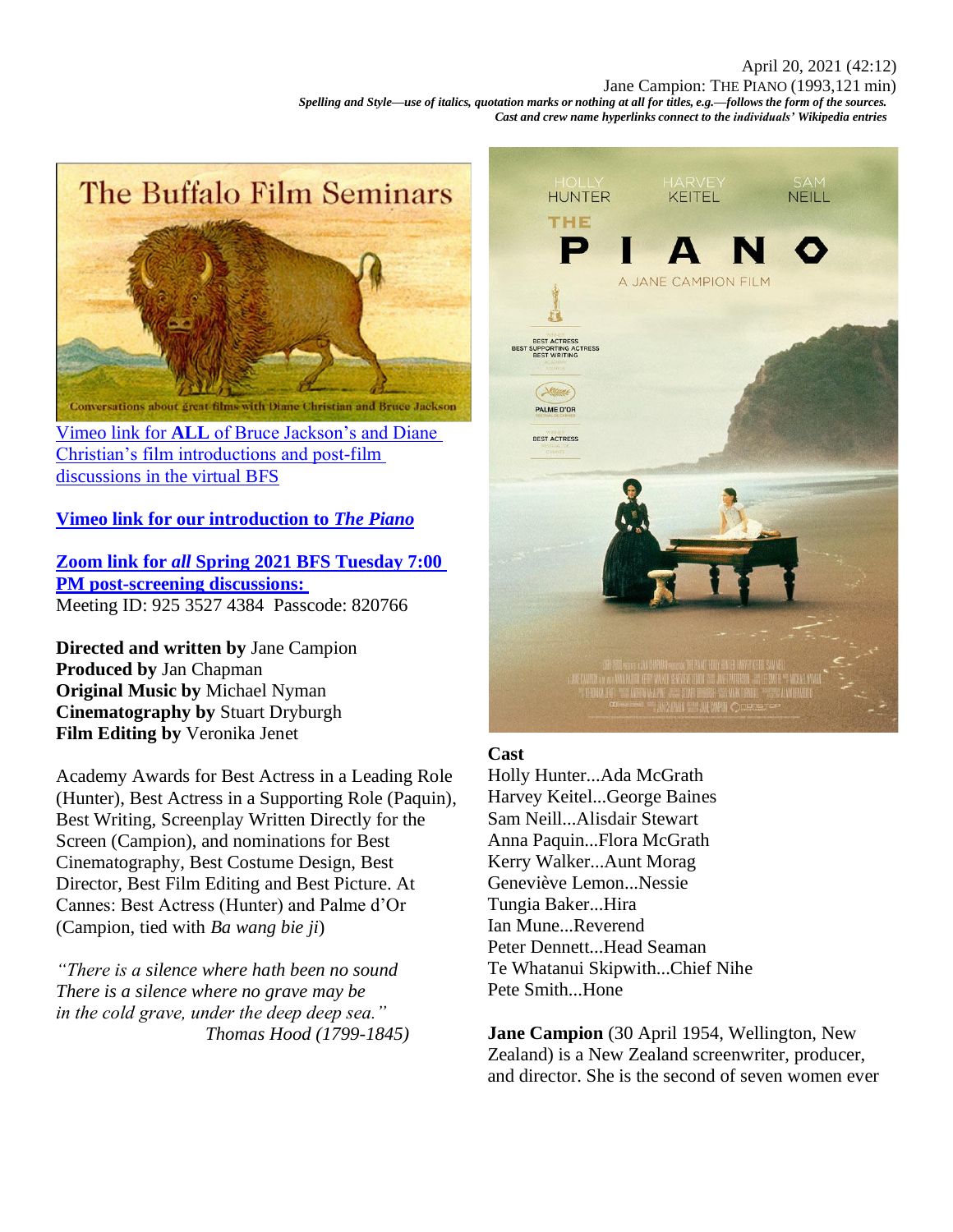nominated for the Academy Award for Best Director and the first and only female filmmaker to receive the Palme d'Or, which she received for the acclaimed film *The Piano* (1993), for which she also won the Academy Award for Best Original Screenplay. She has directed 20 films and television series, among

*Grand Budapest Hotel* (2014), *Moonrise Kingdom*  (2012), *A Crime* (2006), *One Last Dance* (2005), *The Bridge of San Luis Rey* (2004), *National Treasure* (2004), *Dreaming of Julia* (2003), *Red Dragon* (2002), *Holy Smoke* (1999), *Finding Graceland*  (1998), *Lulu on the Bridge* (1998), *Cop Land* (1997),

them *The Power of the Dog* (postproduction), *Top of the Lake* (TV series, 2013- 2017), *The Water Diary* (2006), *Holy Smoke* (1999), *The Portrait of a Lady* (1996), *The Piano* (1993), *An Angel at My Table* (1990), *Sweetie* (1989), *After Hours* (1984),



*Passionless Moments* (1983), *An Exercise in Discipline—Peel* (1982).

**Stuart Dryburgh** (30 March 1952, London, England) has shot 56 films, the most recent of which is *Men In Black: International (2019).* Some of the others are *Æon Flux* (2005), *The Recruit* (2003), *Bridget Jones's Diary* (2001), *Runaway Bride* (1999), *Analyze This* (1999), *The Portrait of a Lady* (1996), *Lone Star* (1996), *The Perez Family* (1995), *Peach* (1995), *Once Were Warriors* (1994), *The Piano* (1993), and *Kitchen Sink* (1989).

**Holly Hunter** (20 March 1958, Conyers, Georgia) has acted in 65 films and TV series. Some of her recent appearances have been on the acclaimed HBO series *Succession* (2018-2019) and *The Big Sick* (2017). Some of her other performances have been in *The Big White* (2005), *Thirteen* (2003), *O Brother, Where Art Thou?* (2000), *Crash* (1996), *The Firm* (1993), *The Piano* (1993), *Always* (1989), *Broadcast News* (1987), *Raising Arizona* (1987), *Swing Shift* (1984), and *The Burning* (1981).

**Harvey Keitel** (13 May 1939, Brooklyn, New York) has acted in 160 films and television programs, among them *The Irishman* (2019), *Isle of Dogs* (2018), *The* 

*City of Industry* (1997), *From Dusk Till Dawn* (1996), *Clockers* (1995), *Smoke* (1995), *To Βλέμμα του Οδυσσέα/Ulysses Gaze* (1995), *Pulp Fiction* (1994), *Rising Sun* (1993), *Bad Lieutenant* (1992), *Reservoir Dogs* (1992), *Bugsy* (1991), *Thelma & Louise* (1991), *The Two Jakes* (1990), *The Last* 

*Temptation of Christ* (1988), *The Men's Club* (1986), *Wise Guys* (1986), *The Border* (1982), *Fingers* (1978), *Blue Collar* (1978), *The Duellists* (1977), *Welcome to L.A.* (1976), *Buffalo Bill and the Indians, or Sitting Bull's History Lesson* (1976), *Mother, Jugs & Speed* (1976), *Taxi Driver* (1976), *Alice Doesn't Live Here Anymore* (1974), and *Mean Streets* (1973).

**Sam Neill** (14 September 1947, Omagh, Co. Tyrone, Northern Ireland) He has acted in 145 films and TV series. Some of his recent appearances have been in *Jurassic World: Dominion* (post-production), *Rams*  (2020). Some of his other appearances have been in *Angel* (2007), *Yes* (2004), *Jurassic Park III* (2001), *Molokai: The Story of Father Damien* (1999), *The Horse Whisperer* (1998), *Restoration* (1995), *The Jungle Book* (1994), *Sirens* (1994), *Jurassic Park* (1993), *The Piano* (1993), *The Rainbow Warrior* (1992), *The Hunt for Red October* (1990), *The Good Wife* (1987), "Reilly: Ace of Spies" (1983), *The Final Conflict* (1981), *My Brilliant Career* (1979) and *Ashes* (1975).

**Anna Paquin** (24 July 1982, Winnipeg, Manitoba, Canada) has acted in 53 films and TV programs or series. *The Piano* was her debut appearance. Some others have been *The Irishman* (2019), *Margaret*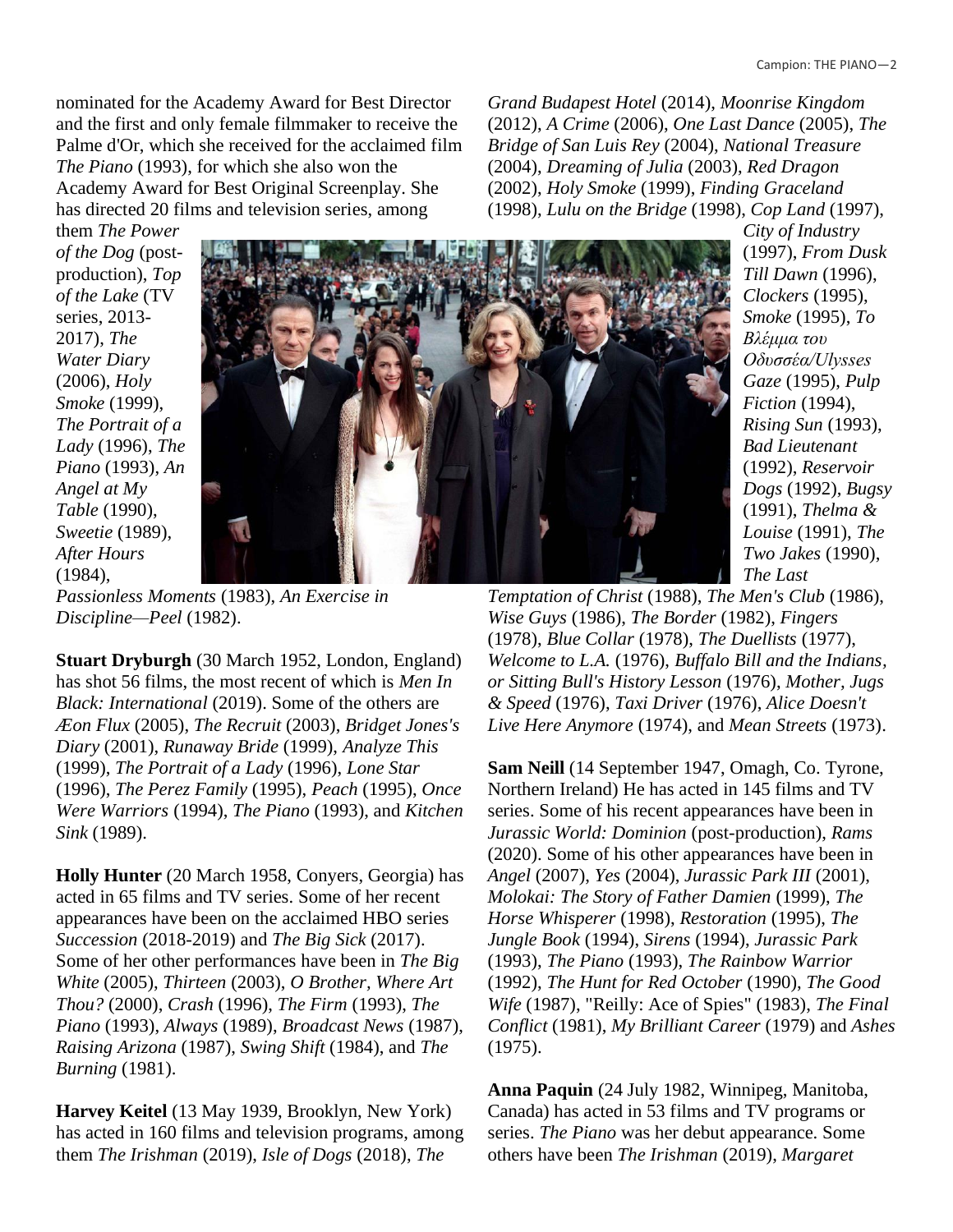(2008), *X2* (2003), *Buffalo Soldiers* (2001), *Finding Forrester* (2000), *Almost Famous* (2000), *X-Men*  (2000), *Amistad* (1997), and *Jane Eyre* (1996).



**Jane Campion, from** *The Piano***. Jane Campion. Miramax Book, Hyperion, NY, 1993.**

Jane Campion began writing *The Piano* in 1984, even before the making of her first feature film *Sweetie*  (1989) and long before her direction of *An Angel at My Table* (1990).

Although she was living and working in Sydney, her imagination was drawn back to the colonial past of her birth country, New Zealand:

CAMPION: I think that it's a strange heritage that I have as as a *pakhea* New Zealander, and I want to be in a position to touch or explore that. In contrast to the original people in New Zealand, the Maori people, who have such an attachment to history, we seem to have no history, or at least not the same tradition. This makes you start to ask, 'Well, who are my ancestors?' My ancestors are English colonizers—the people who came out like Ada and Stewart and Baines.

Having invented these three fictional nineteenthcentury forebears, Campion set them into a highly charged love triangle in order to explore the way erotic impulses and the unpredictable emotions that can arise through their enactment might have been experienced in another century, another landscape:

CAMPION: I have enjoyed writing characters who don't have a twentieth-century sensibility about sex. They have nothing to prepare themselves for its strength and power. We grew up with all those magazines that described courtship, giving us lots of little rules and ways of handling it. We grew up with so many expectations around it, that it's almost like the pure sexual erotic impulse is lost to us. But for them...the husband Stewart had probably never had sex at all. So for him to experience sex or feelings of sexual jealousy would have been personalitytransforming The impact of sex is not softened, it's cleaner and extremer for that.

Some three years after its inception, Jane Campion showed the first draft of the script of *The Piano* to Jan Chapman, who would produce the film. Chapman and Campion had worked at the ABC together when Chapman invited Campion to direct the telefeature *Two Friends* in 1986. Chapman was compelled by what she read:

CHAPMAN: I felt terribly excited by it. It reminded me of things in my adolescence that were very strong, ideas that I had formed from reading romantic literature, that feeling that passion is all, that living your life for your desires is a way of taking on life to its fullest.

Juggling other film projects, the two began to meet with Billy McKinnon for a series of script development sessions.:

CAMPION: One of the major changes to the script was to give the ending a more poetical, more psychological finish.

CHAPMAN: It really needed the right ending or it could have been too soft. But basically Jane—with our help—came up with the idea of the erotic focus shifting for Ada, from the lover Baines to her husband Stewart. I think this is the thing that makes the film modern actually, and not sentimental.

CAMPION: Ada actually uses her husband Stewart as a sexual object—this is the outrageous morality of the film—which seems very innocent but in fact has its power to be very surprising. I think many women have had the experience of feeling like a sexual object, and that's exactly what happens to Stewart. The cliché of that situation is generally the other way around, where men say things like, 'Oh, sex for its own sake.' But to see a woman actually doing it, especially a Victorian woman, is somehow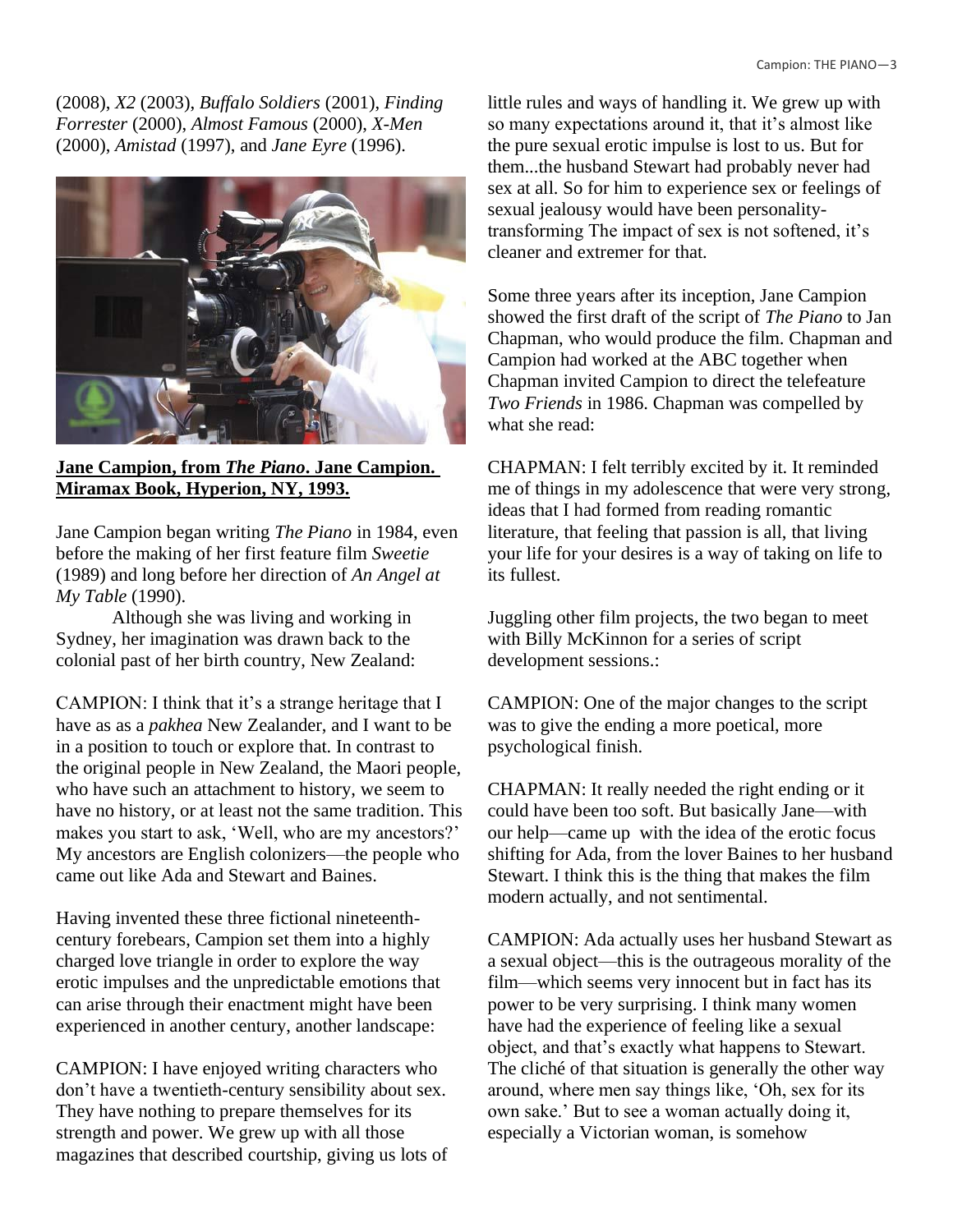shocking—and to see man so vulnerable. It becomes a relationship of power, the power of those who care and those that don't care. I'm very interested in the brutal innocence of that.

Campion set the script against a backdrop of parallel density and intimacy, the New Zealand bush:

CAMPION: The bush has got an enchanted, complex, even frightening quality to it, unlike anything that you see anywhere else. It's mossy and very intimate, and there's an underwater look that's always charmed me.

I was after the vivid, subconscious imagery of the bush, its dark, inner world.

The instinctive game that I felt we needed to play was that, while the epic style of the film and landscape suggest the romantic genre, at the same time the people seem very real—so that you're never quite let out by

any sense that the action is taking place in a fairy tale or romantic world. One of the cliches of romance is that the heroines are classic beauties, but I wanted there to be a reality to our actors that counters pure romanticism.

We're all dealing with fiction here, but the sensation of authenticity around the look is really important. That sensation can be created in a lot of ways—one of which was to give our heroine greasy hair. Most people when they do period movies certainly don't include that. But whereas many actresses would feel it was going to make them look hard, Holly was game and went along with it. I think it is things like this that give the film and the character really different look: hairdos which are strange but also authentic. And they are hard, but then the lighting is predisposed to empathy with the characters.

I feel a kinship between the kind of romance that Emily Brontë portrayed in *Wuthering Heights* and this film. hers is not the notion of romance that we've come to use, it's very harsh and extreme, a gothic exploration of the romantic impulse. I wanted to respond to those ideas in my own century.

My not writing in Emily's time means that I can look at a side of relationship that wasn't possible to do then. My exploration can be a lot more sexual, a lot more investigative of the power of eroticism, which can add another dimension. Because then you get involved in the bodyscape of it as well, because the body has certain effects, like a drug almost, certain desires for erotic satisfaction which are very strong forces too.

Andrew McAlpine, the production designer remembers that, in addition to the complicated and



numerous set constructions, they also altered every landscape in some way to enhance or heighten the feeling or mood of a particular scene:

McALPINE: Take the burning stump and mud landscape surrounding Stewart's house. Here we transplanted and charred dead trees to

create the illusion of a very muddy five acres of primary slash and burn. I wanted the bride to be seen to be drawn into this dank darkness that is Stewart's and then to step out into this green cathedral of *nikau* and *punga* that is Baines's life: a very gothic landscape, surrounded by this cool green light.

Also, the setting for the scene where Stewart attacks Ada on the path to Baine's hut. This had too much openness, so we gave it a web of supplejack. It's such an incredible feature of New Zealand bush, this anarchical black-branched creeper. It's very tough; you can't break it. So we devised this huge net, this horrible tentacled nightmare inside which Ada and Stewart struggle.

The director of photography was Stuart Dryburgh, for whom the main attraction of the story was the perversity of it all.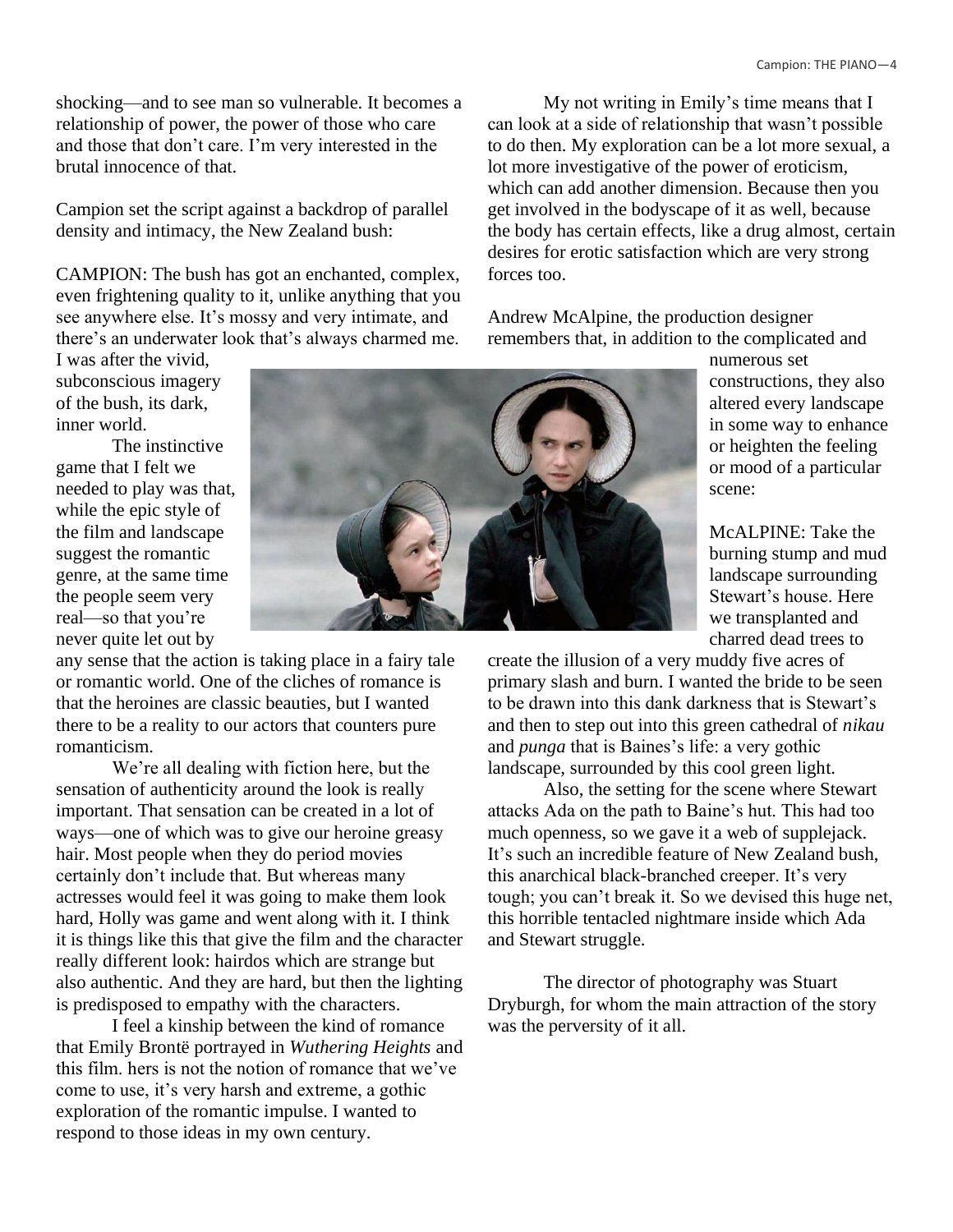DRYBURGH: We're dealing with a costume drama, which implies many things, and yet Jane's approach has been totally irreverent. The period is a setting that

allows certain extremes to occur, but I found it to be a very contemporary story. The camera's viewpoint on all this is that of a witness directing the viewer's attention in a very intimate way. sometimes we go to



places where the camera can't really go. We've been inside the piano, inside Stewart's pocket, right down at the level of hands and fingers and tea cups. It wouldn't be a Jane Campion film without some wittiness in the framing.

For the cinematography, we've used a nineteenth-century colour stills process —the autochrome—as an inspiration. That's why we've tended to use strong colour accents in different parts of the film, drawing out the blue-greens of the bush and the amber-rich mud. Part of the director's brief was that we would echo the film's element of underwater in the bush. 'Bottom of the fish tank' was the description we used for ourselves to help define what we were looking for. So we played it murky blue-green and let the skin tones sit down in amongst it.

We tried not to light the bush ourselves but to work only with the natural light whenever possible. It's a strange light, a light that comes from above, but also from many different directions at once. There can be very sudden gradients of light and shade from a blaze of sunlight coming through the canopy to the darkest shadow in a creek bed, and these will happen within inches of each other. We've tried to represent it honestly, and let it be a dark place….

Essential to the truth of the period was the inclusion of a Maori 'story.' Campion felt keenly aware of their place in the film, and of the need for Maori advisers and writers to help create such a story.

CAMPION: Even though it's a European story, which is what I am—European—I determined that it would involve having Maori people in the film. Crosscultural collaborations are sensitive, and for me it was

a pretty scary endeavor. It wasn't without tears and difficulty. But I think people were actually pleased to have a position where there could be a meeting. You

> don't just get opportunities to experience that in everyday kiwi society. In the end the cross-cultural quality of it was one of the deeply moving aspects of being on the production for us all, cast and crew.

 The result of the collaboration is a large Maori cast, who lend an extraordinarily rich collective presence to the film. An aspect of this visibility is the display of traditional Maori body culture. Gordon Hatfield, himself a carver, who displays on screen an authentic buttock tattoo in a traditional design of his tribe (the 'Nga Puki'), explains: 'In our culture, the whole body is considered a temple.' Most striking are the facial tattoos (*moko*) that symbolized the wearer's status and spiritual power (*mana*) within tribal Maori society.

 For Harvey Keitel, as George Baines, the Maori presence was equally important:

KEITEL: Baines has given up his culture—he's not a *pakeha* and he's not a Maori. He's nowhere, looking for a place to be, and he finds it through his ability to suffer, through his ability to go on a journey to find what he needs. He's interested in the possibility of having a union, a family, a relationship.

 In common with Baines, Keitel was struck by the way in which the Maori cast, in role and out of role 'tend to have a more profound relationship to the earth and the spirits than the *pakeha* do':

KEITEL: I was very affected by Tungis, the woman playing Hira in the film. She came down to Karekare beach, and the first thing she did was cross the beach to the sea, bend over and sprinkle herself with water. And I said 'What are you doing?' And she said, 'I'm asking the sea to welcome me.'

In 1990 Chapman and Campion set out on a long fundraising tour. In the end the solution was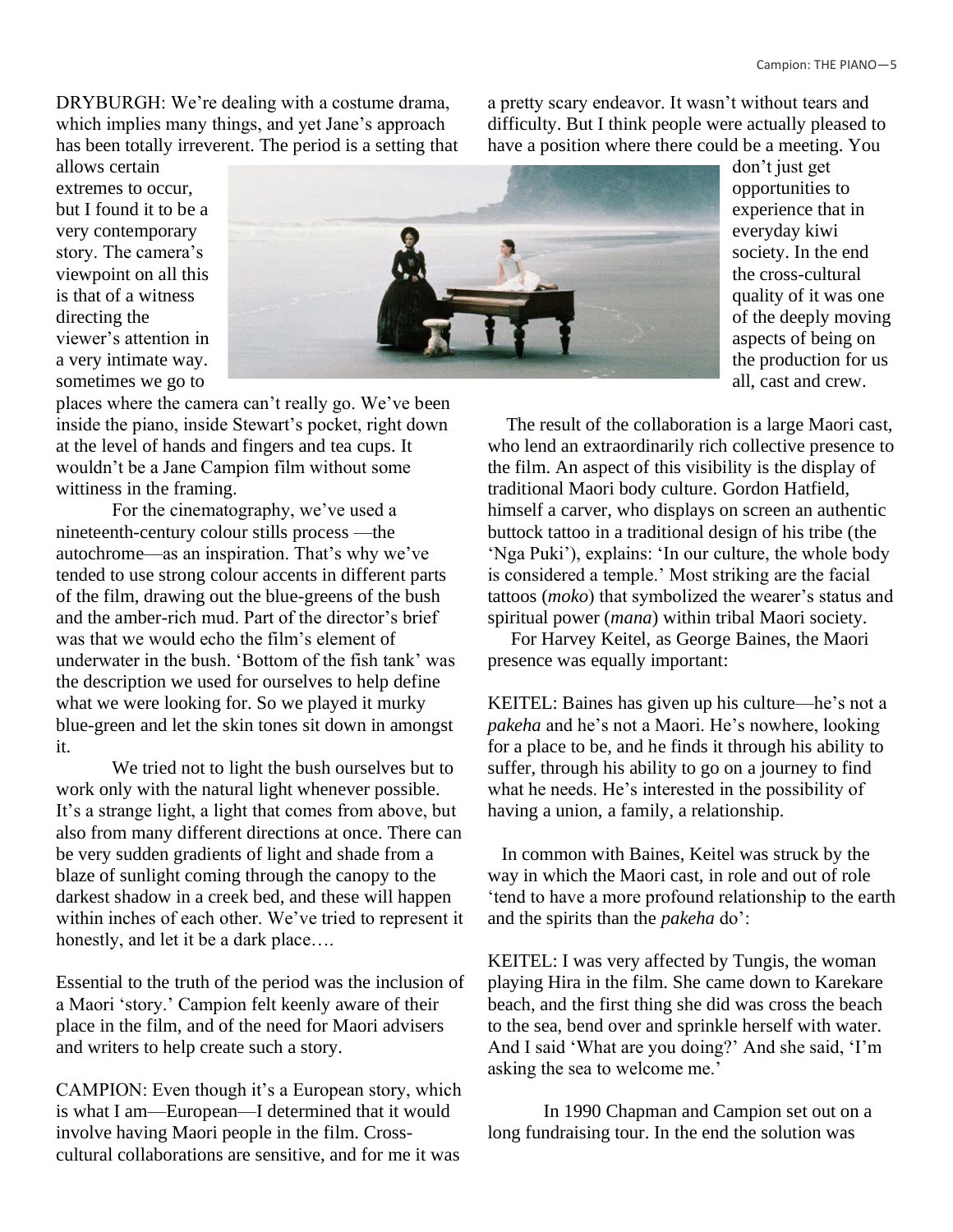provided by financial investment from one source, the French company CIBY 2000.

CHAPMAN: CIBY was a new company that we believed in because they appeared to have a commitment to the creative freedom of the film-

maker. They had previously funded films by David Lynch, Pedro Almodovar and were scheduling a production with Bertolucci. We decided to take a mutual creative risk with each other. …

CAMPION: I wanted to work with actors who would throw me into a

different arena, to be called forth myself by actors who were demanding and experienced. The characters in the script needed to be 'owned' by actors who could take them on, control them, and have the experience to do so.

 In fact the script itself was a large factor in drawing that experience. Campion had long had her fellow countryman Sam Neill in mind for the part of Stewart:

NEILL: I remember meeting Jane at the Berlin Film Festival and saying, 'Of course I think of Stewart as being an archetypal *pakeha* New Zealand male, greedy for land, and so on.' And Jane was very surprised; she by no means saw Stewart as the villain of the piece—which I found extremely encouraging. Certainly he serves that function from time to time, but he is not the villain. I don't condone what he does, but I see it as entirely understandable because of the time he lives in: and he's a man of his time.

I think this film explores both the desperate and the wonderful things that happen between men and women in a way that's not often done in films. And these things make for moments of sublime ecstasy and moments of the most terrible fear, of terror. It's been a pretty scary territory to be acting in—it helps to have had a little life experience.

I see Stewart as being someone who is rather vulnerable. There are certain sad things about him: lonelinesses. What happens to him, I think, is that this shell—a carapace that Victorian men could assume is cracked and disintegrated by the power of his

feelings for Ada, leaving him very exposed. I think of him as being a man who has lost all his skin…. …[as to Ada]

CHAPMAN: There was a long list of extraordinary possibilities, from Australian actresses to a number of

> French, English or Americans. We could have been unimaginative enough to have not seen Holly Hunter because the Holly of *Broadcast News* and our Ada were two entirely different people. Ada was going to be a tall woman, with a strong, dark, eerie, Frida Kahlo sort of beauty. But in Holly's audition tape her gaze was just

stupendous.

For Hunter, the script had 'one ingredient that almost every script I read does not have: a vast dimension of things being unexplained to the audience or even to the characters themselves—and that's just a real, haunting part of the story,very, very haunting….'

HUNTER: The costumes helped me tremendously: the incongruity of having a woman in a really lacedup corset, huge hoop skirts, petticoats, pantaloons, bodice and chemise trying to gracefully manoeuvre her way through the bush, was a real physical manifestation of Ada. That's what women of that period dealt with, that's how they developed: there was an obvious physical fragility—and yet strength and stamina, as well as grace, were required to wear those clothes. That was an interesting dichotomy that the period offered me.

I think Jane was very brave in holding out for a more original kind of sexuality and sensuous quality in Ada. Jane really was interested in redefining for herself what you would come to call beautiful in Ada as the story unfolds: from the hairdos, to the severity of the costumes. I'm amazed that she was able to capture this nineteenth-century woman without conventional morals. Ada had her own personal set of morals that guided her; society's did not really touch her. She didn't really have shame or guilt in her makeup.

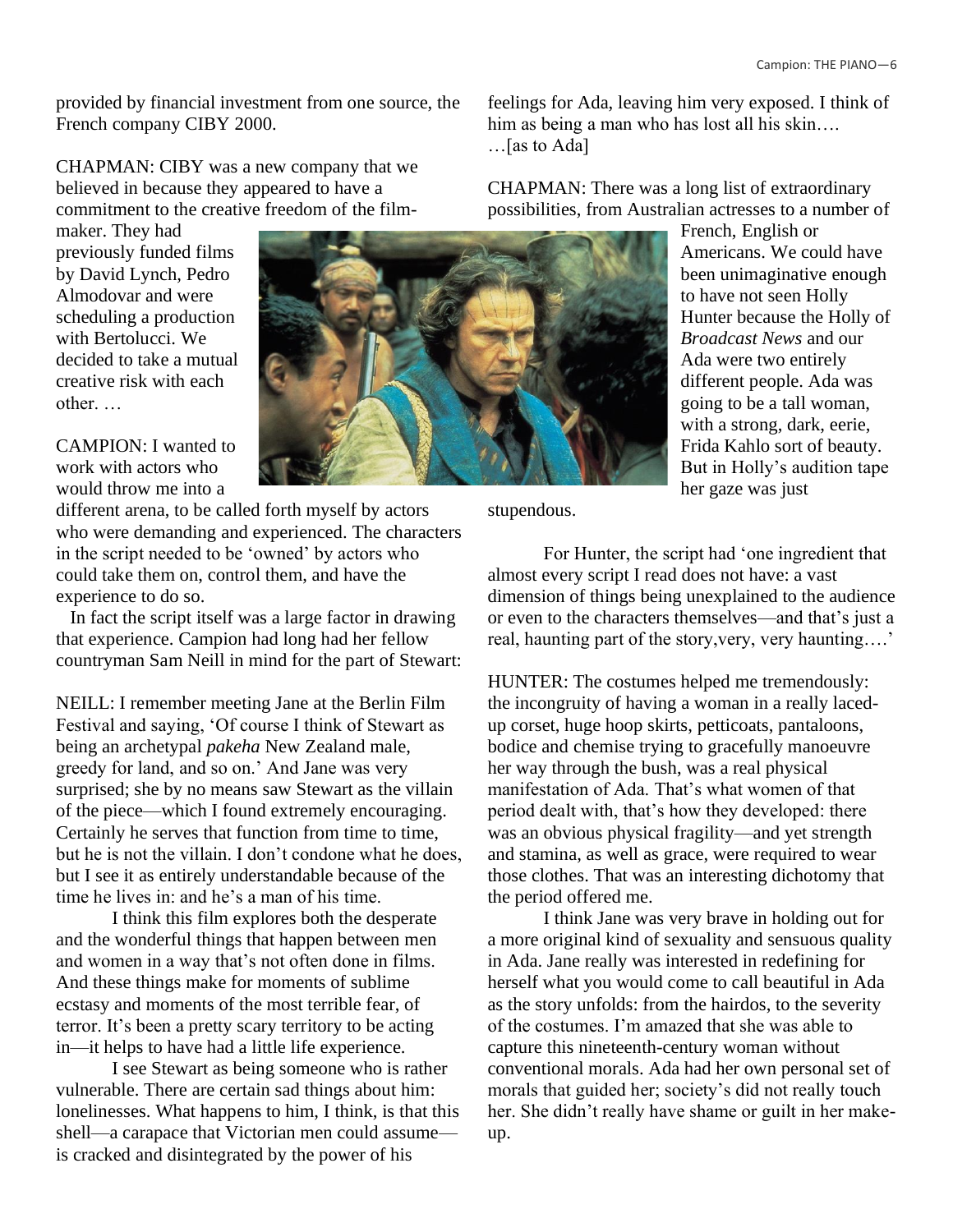Hunter also brought to the role of Ada a talent unhoped for: the piano skills that were to be crucial in the definition of her silent, screen character's 'voice'. The compose, Michael Nyman, met Hunter in New York in the pre-production period:

NYMAN: I needed to ascertain purely physical things like whether she was capable of playing fast or slow, how big her stretch was and so on. I had noticed from the tape she sent me that she was much more adept at powerful, emotional pieces than very precise, rhythmic things. I had to find music which she, Holly, the pianist and the actress, rather than her character, was emotionally attracted to, so that she could really be engaged by it and give it passion.

I had to establish not only a repertoire of music for the film, but a repertoire of piano music that would have been Ada's repertoire as a pianist, almost as if she had been the composer of it.

Since Ada was from Scotland, it was logical to use Scottish folk and popular songs as the basis for our music. Once I hit on that idea the whole thing fell into place. It's as though I've been writing the music of another composer who happened to live in Scotland, then New Zealand in

the mid 1850s. Someone who was obviously not a professional composer or pianist, so there had to be a modesty to it.

Music is absolutely crucial to the film. Since Ada doesn't speak, the piano music doesn't simply have the expressive role but becomes a substitute for her voice. The sound of the piano becomes her character, her mood, her expressions, her unspoken dialogue. It has to convey the messages she is putting across about her feelings towards Baines during the piano lessons. I've had to create a kind of aural scenography which is as important as the locations, as important as the costumes.

Hunter, who'd learnt piano into late adolescence, had only recently started playing again when she was cast as Ada: 'It was a formidable, frightening task. I didn't know if I was going to be

able to play in front of people. But I had to play so often and so much that in the end I could.'

In mid-1991 Campion and Chapman flew to L.A. to cast another surprise—Harvey Keitel. Of their work together Campion comments:

CAMPION: The nice thing about Harvey is that he's not a young actor and he's not an old actor, he's ageless in a way. His commitment to acting and his philosophy about it is absolutely staunch and excited. For me, he brought a whole alertness and awareness of the acting tradition, he's one of those people that really live it.

Campion charged the New Zealand casting

agent Di Rowan with finding *The Piano*'s fourth protagonist, Flora. After a coutry-wide search and a stack of audition tapes, Campion finally set eyes on her—a young girl called Anna Paquin:

CAMPION: I remember when I first saw the audition tape. Anna came on and there was this tiny little girl, probably the smallest of all I'd seen—and extremely shy. I almost turned it off. I thought this girl was never

going to be able to cope with this huge speech. I just about fell off my chair when she began. She just looked into the camera and never blinked. She told this long, extremely impassioned story of how Ada lost her voice, and you totally believed her. It's a remarkable experience to see someone so young with such an instinct for performance.

The relationship of Flora to her mother was scripted by Campion to be one of mirror-like closeness, a kind of symbiosis. As Andrew McAlpine comments: 'The complicity between Ada and Flora is frightening, like a Diane Arbus photograph. Beautiful, too, because it's so tender—and Holly and Anna turned out to be extraordinary people together.' Campion was particularly delighted at the parallel complicity that grew between the American actor and the girl whose 'glorious instincts' Hunter praised. According to

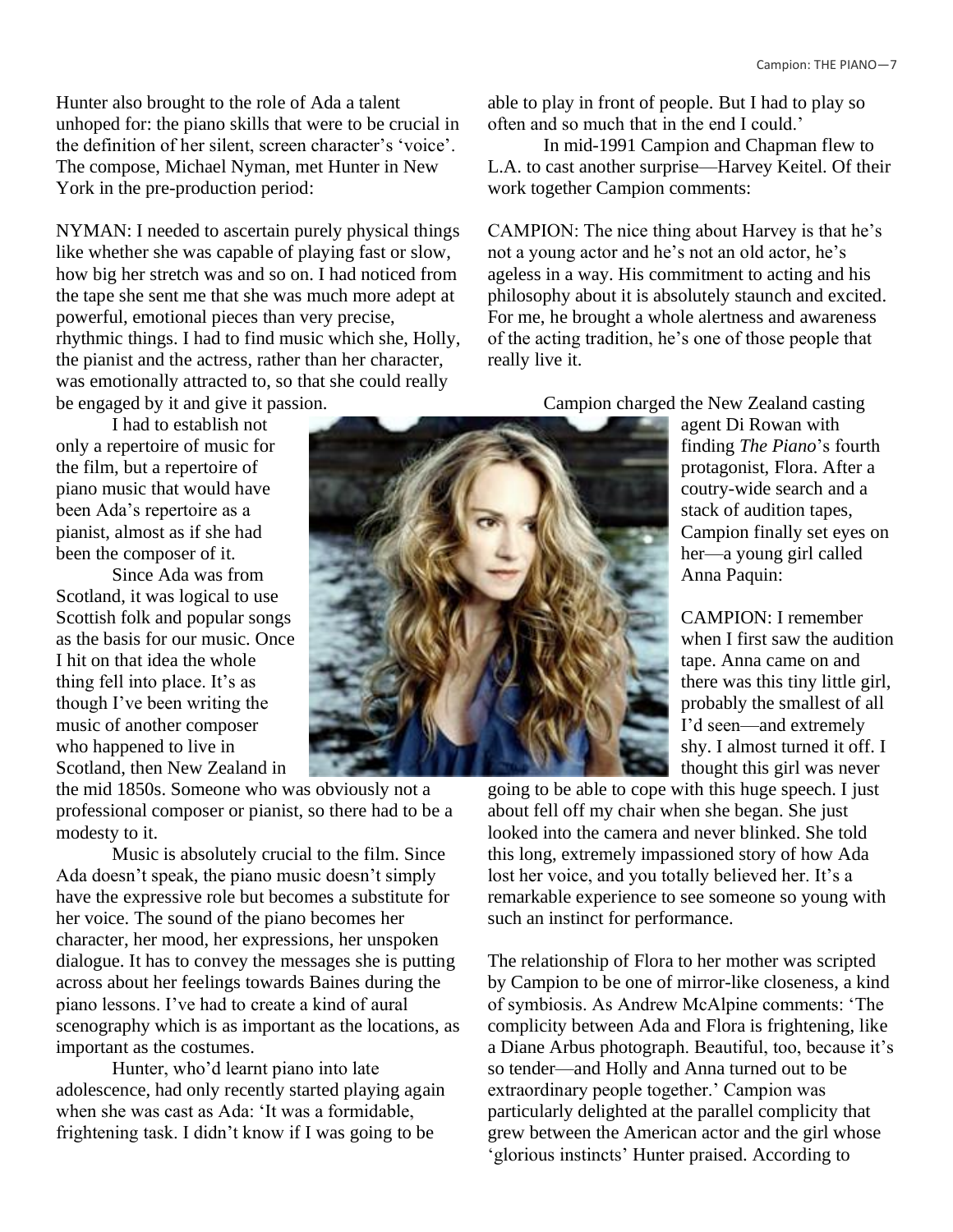Campion, 'Anna never really crashed as we were told that children do in movies over long periods of time. I think the great thing was that she had Holly—and they adored each other from the first. They were an incredible team—Anna would use all Holly's mannerisms of performance.'

Faced with a script that gives her a mysteriously silent mother Anna comments:

ANNA: Some of the time I think Ada's a bit weird. Like, what happened to her that she doesn't speak? She hasn't spoken since she was 6 years old!

I even liked Holly the first day I met her because of the way she was told by Jane not to talk on set, so I could get used to having a mother who does not talk.

Asked whether she felt there was a likeness between her and Flora, she claims there is only 'a wee bit. Actually, she tells more lies than I do.'



## **from** *Jane Campion***. Kathleen McHugh. University of Illinois Press. Urbana & CHicago, 2007.**

Jane Campion became a household name and a filmmaking sensation in 1993 with her third theatrically released feature, *The Piano*. The film won the Palme d'Or at Cannes as well as many other "Best Film" awards that year. Alluding to Andrew Sarris's famous category of outstanding film directors, one critic stated that *The Piano* had catapulted Campion into the "pantheon of great directors" (Margolis 11),

yet this award was Campion's second at Cannes. As a graduate student in her second year at the Australian Film Television and Radio School, she had made the film *Peel* (1982), for which she received her first Palme d'Or for "Best Short Film" in 1986. Thus very early in her filmmaking career, Campion garnered the kind of international attention and acclaim that few up-and-coming directors—much less women directors—receive. By mid-career, Campion has made six features; the most recent, *In the Cut*, was released in fall 2003. Although none of her subsequent feature films have generated the same box office or enthusiasm as *The Piano*, Campion continues to explore the controversial and edgy themes that have dominated her work from her first student film up to the present: how power and violence permeate sexual and familial relationships, confound women's selfexpression, and reify and distort gender roles. While her perspective on these issues tends to divide and often disturb audiences, one critic observed, after seeing *In the Cut*, "Campion is doing things with sexuality that no one else is." The films that make up her oeuvre explore characters' agency, sexual desire, and drive for self-expression—forces that set them at odds with each other, with the environment, and also, particularly in the case of female characters, with themselves.

At issue in Campion's work are key paradoxes concerning affect and embodiment. Affects and passions are clearly of the body, yet in their throes, one feels, as Judith Butler points out, "*beside oneself*," dispossessed of one's sense of agency or control. In crafting visual stories drawn from genres that are especially attentive to women's bodies, to their agency, their vulnerability, and to their dispossessing passions, Campion generates crises where ethics, vulnerability, sexuality, and violence (or its threat) coalesce. Women are intimately familiar with this terrain, Butler asserts: "Negotiating a sudden and unprecedented vulnerability—what are the options? What are the long-term strategies Women know this question well, have known it nearly in all times, and nothing about the triumph of colonial powers has made our exposure to this kind of violence any less clear."

Campion's films question the options for the female film protagonist in modes and genres (melodrama, thriller) and situations (dysfunctional families, marriages, relationships) conventionally articulated around her virtue and her suffering.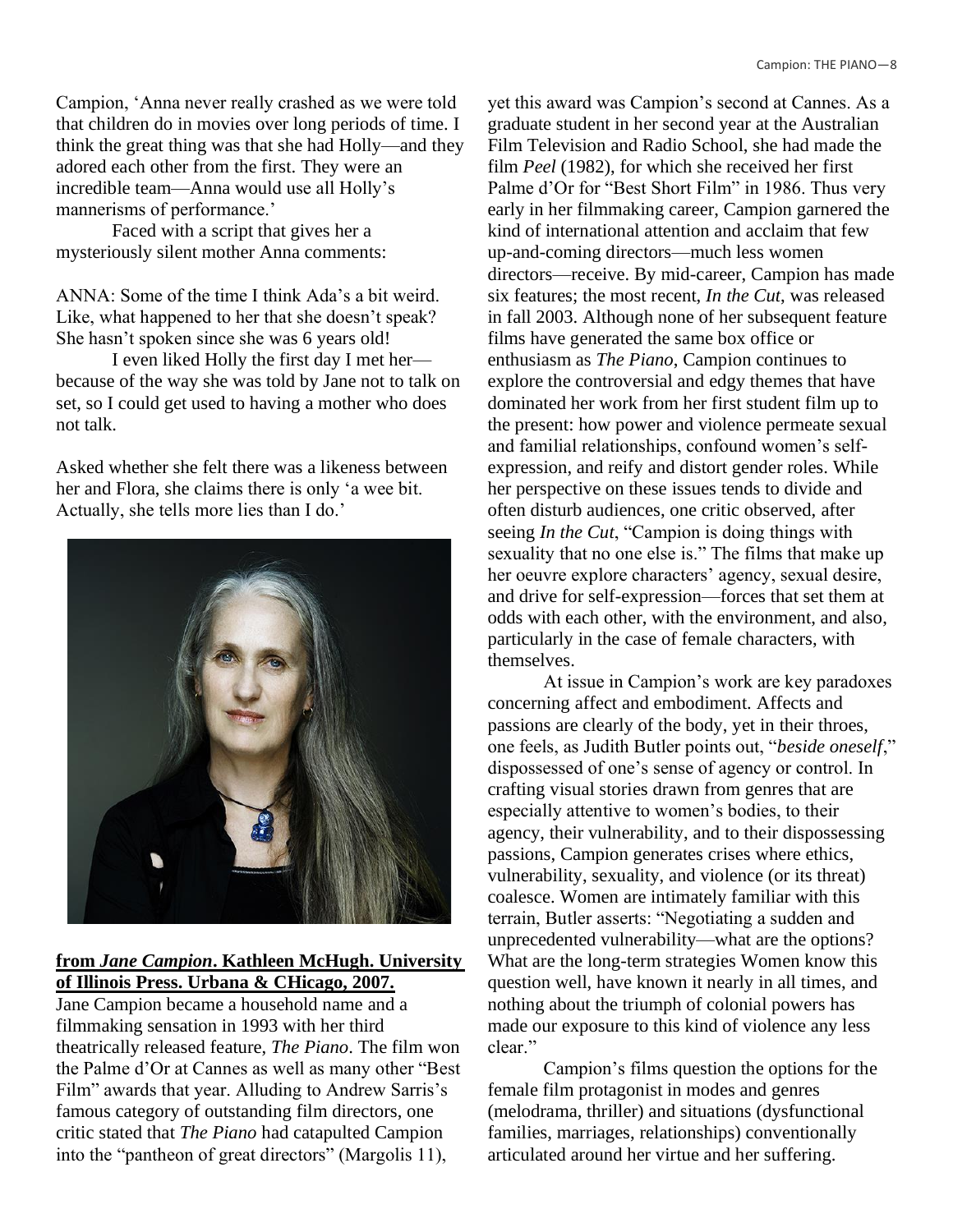Eschewing that virtue, her films ask, What is the status of the female protagonist's choice, her agency in the context of sexual passions, physical vulnerability, and her own capacity to do harm? How does self-expression emerge from injury and limitation? Bereft of moral resolutions, the political character of these dilemmas and the fact that they are, for the most part, irresolvable in any wholly affirmative or satisfactory sense, emerge forcefully one possible reason for the intensity and polarization of audiences' responses to Campion's films. …

#### **Family**

Campion has stated repeatedly that she did not set out to become a filmmaker, though her parents were both prominent figures in New Zealand theater and she

grew up in an environment saturated with theater, performance, and film. She was born in Wellington, New Zealand, on April 30, 1954, the second daughter of theater director and producer



Richard Campion and writer and actress Edith Campion. Her older sister, Anna, also a film director, was born a year and a half before Jane, and a brother was born seven years after. Her father, Richard Campion, described by historians as a "giant of New Zealand theater," met Edith Hannah in the mid-1940s around the time that both were featured in George Swan's production of *Winterset*. Early in their marriage, the two traveled to England, where they both worked at the Old Vic Theatre for three years. Returning in 1951, they embarked on an ambitious undertaking—starting a national professional theater company in New Zealand….Edith, orphaned as a child, had inherited a fortune from her grandfather's show factory, and with her money and the couple's collective talents and commitment, they started the New Zealand Players Company in 1952 and ran it until 1956….At the same time Richard and Edith were attempting to create this genuine and popular national theater, they were also starting a family. Both Anna

and Jane were born during this time and their parents were frequently absent in their preschool years, writing, directing, acting, traveling with, and running the company. After Campion's brother Michael was born, Edith retired from the theater.

In the early 1960s Richard Campion started the New Zealand Theatre Company, a stationary group located in Wellington. He also continued to pursue a national dramaturgy in his work as a producer, one that incorporated the aesthetics of colonial *pakeha* (New Zealanders of white, European descent) and indigenous Maori cultures. He worked with an all-Maori company that was committed to presenting "indigenous cultures" and later produced *Green Are the Islands?,* an epic about the settling of New Zealand that critics described as unlike anything

anyone had ever seen before. In it, Campion was keen to represent the difference and conflicts between Maori and colonial cultures that then culminated in "a rousing finale presenting the coming together of all people as New Zealanders." ...Jane

Campion clearly revisits some of her father's theatrical concerns in her vision of *The Piano*, but does so from a position that refuses a clear national identification with either New Zealand or Australia.

#### **Anthropology, Art, and Early Influences**

Coming from this background, Campion initially rebelled when she went to college, wanting nothing to do with theater or acting, interests she had had as a child—"It is loathsome to go and do what your parents did, so I avoided it for a long time." Instead, she studied anthropology, read Levi-Strauss, and graduated from Victoria University in Wellington with a bachelor's degree in structural arts in 1975. She later recalled that:

What interested me about anthropology was to be able to "officially" study what I was curious about anyway: how our thoughts function, their mythic content which has nothing to do with logic, human behaviors. I believe, moreover, that I have an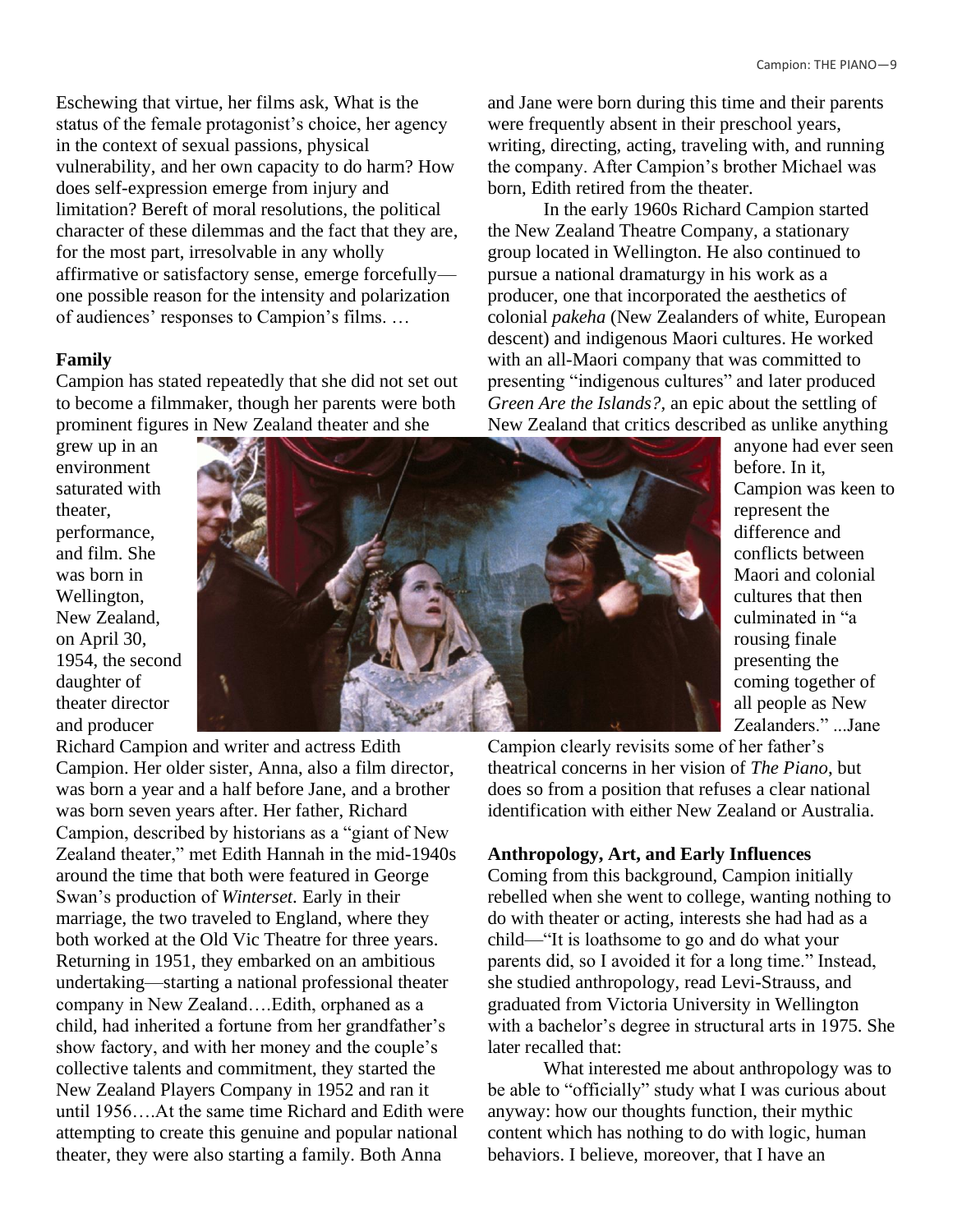anthropological eye, a sense of observation. I think that humans believe themselves to be rational beings when they are not, they are governed by something completely different. And that's what interests me. But I realized if I continued in that field I would have to express myself in a way that would only be understood by other anthropologists. She left New Zealand for Italy and then England to pursue an education in painting at the Chelsea School of Arts in London. Neither Venice nor London suited her—the former too cold and lonely, the latter too expensive and proper for her forthright manner, After a year in Europe, she moved to Australia, where she matriculated at the Sydney School of the Arts, graduating in 1979 with a bachelor's degree in painting.

"[Her] face remains severe and expressionless with an unflinching gaze. At the same time the masklike face is surrounded by luxuriant growths, accoutrements, ornaments...The ornament borders on fetishism, as does all masquerade, but the imaginary look is that of self-regard, therefore a feminine, nonmale, and narcissistic look. There is neither coyness or [*sic*] cruelty, none of the nuance necessary to the male eroticization of the female look."

In this context, it is striking and telling that Kahlo was the inspiration for the character of Ada (Holly Hunter) in Campion's film *The Piano* and it is understandable how Kahlo informs Campions innovative approach to female power and sexuality.

...Kahlo made such an impact on Campion that

she envisioned the Mexican artist as a model for Ada in *The Piano*, insisting that the actress who played her possess Kahlo's look and "power." Campion agreed with an interviewer that the film's narrative also shares aspects of the "tragedy of Frida Kahlo, of her unhappy love life," saying:

"Yes, we have to pay

for passions. [W]hen one sees passion as a means of escape, one has to pay dearly for it. I'm fantasizing a little bit. Passion can be the path to happiness as well as to folly. For some people it's like a constant danger area in life, like an addiction. I'm interested in this kind of ultimate experience, which some people need. I feel great sympathy and even adoration for people who attack their lives with such acts of violence. They take a risk and at times they don't survive it."

What is striking about Campion's "fantasizing" is that she conflates Kahlo and Ada's physical traumas with what she envisions as an element of their own agency, their intense risk-taking passions—passions that also blend and blur artmaking and lovemaking. Though Campion has great respect for their suffering, there is no sense of moralizing Kahlo's or Ada's plight or seeing them as victims; for each, Campion imagines an impassioned, indomitable will.

Campion relished her Australian art school experience, mentioning it frequently in interviews and identifying it as a foundational experience in her career: "Art school is where all the learning I



did took place." At the Sydney school, Campion was exposed to the contemporary art world and its global perspective, a perspective that would later clash with the nationalist focus of the film school she subsequently attended. In particular, she has said that Mexican surrealist painter Frida Kahlo (1907-54) and German sculptor Joseph Beuys (1921-86) were particularly formative and important influences on her. Though apparently radically dissimilar, working in different media, countries, periods, and styles, Kahlo and Beuys actually share several qualities that shed light both on Campion's aesthetic development and sensibilities and on the cultural moment in which she did her art training.

… Interestingly, Laura Mulvey and Peter Wollen, the former who wrote the definitive essay on women as the object of the cinematic gaze in the mid-1970s, asserted that Kahlo, in her self-portraits, made herself the subject rather than the object of the gaze: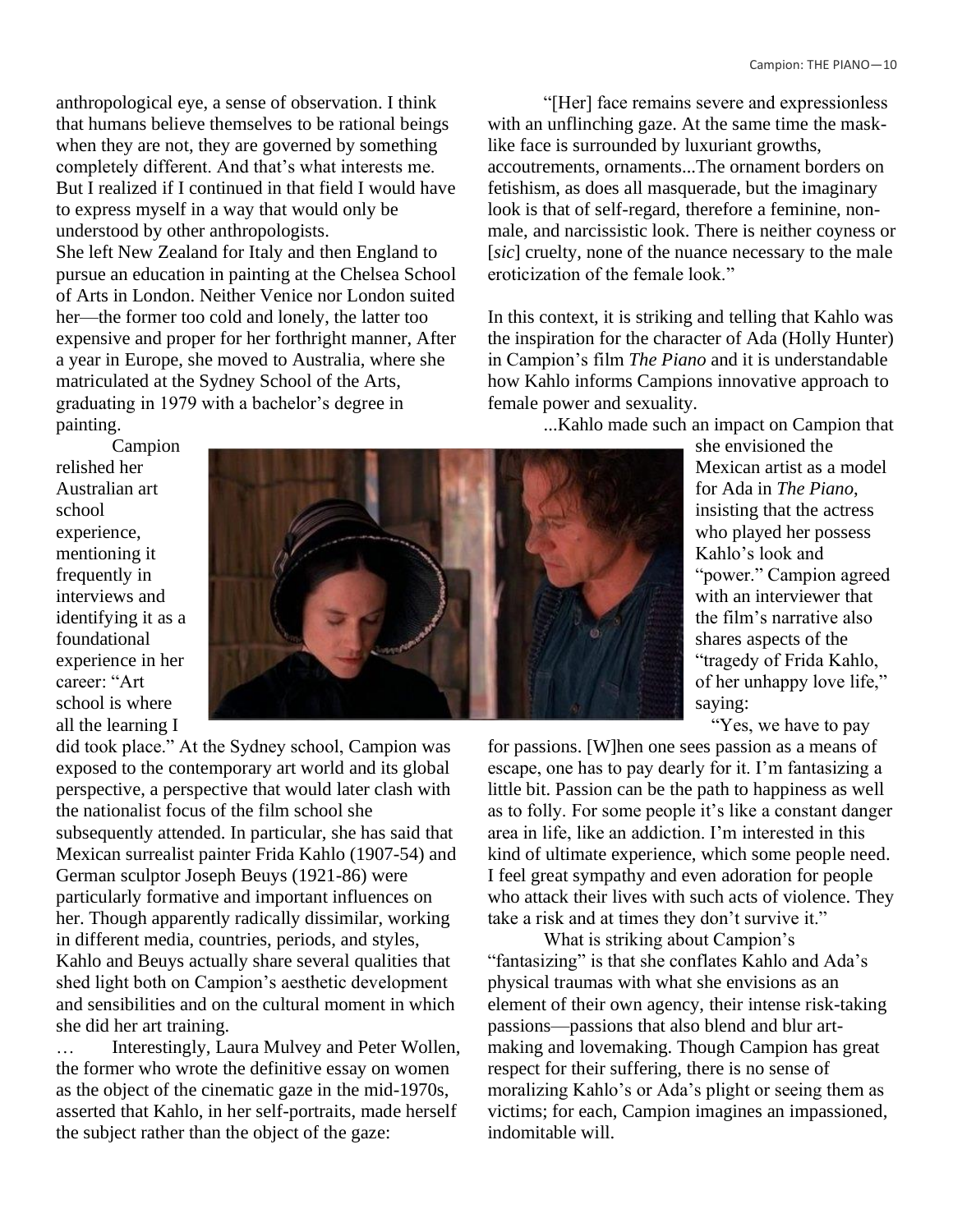...Campion became dissatisfied with the limits of the medium [of story painting]:"I decided I wanted to do work about things I was thinking about and involved in, which were generally relationships and love...and sex!….I realized I was trying to storytell, and perhaps I should do the storytelling more directly.

Campion thus turned to the medium of film with an extensive background in and a sensibility informed by both ethnography and surrealism, two influences that strongly mark all of her work. As James Clifford points out, the two form a matched set, ethnography setting out to make the strange, the exotic, and the other *familiar*, surrealism endeavoring to make the familiar *strange*….

In her first student film, Campion explores a theme to which she returns again and again, one that tends to subsume romance and emotions as priorities in her features: the importance of women's work, their creative expression, and of sexual desire as a powerful, necessary, and compelling *threat* to that expression.

## *The Piano***: Surrealism, Melodrama, and Mimetic Infection**

The opening shot of *The Piano* presents us with a dense and initially indecipherable visual pun. First we see slanted slats of light with rose- and flesh-colored margins that we only retrospectively grasp as

> protagonist Ada McGrath's point of view—the reverse angle depicts her looking through her fingers with her hands in front of her face. Over this second shot, we hear her voiceover: "The voice you hear is not my speaking voice but my mind's voice. I have not spoken

since I was six years old. No one knows why, not even me. My father says it is a dark talent and the day I take it into my head to stop breathing will be my last." These two opening shots establish our identification with narrator/protagonist Ada by way of provocative enigmas in the image (an inscrutable then tactile point-of-view shot) and sound (if what we are hearing is not spoken but imagined, we are inside Ada's head, being addressed both inter- and intrasubjectively). Indeed an analogous enigma underwrites Ada's own self-representation and will she does not speak and does not know why. She is therefore not fully present to herself.

...In imagining Ada, Campion devised a composite of the women artists who inspired her, giving her character Emily Brontë's silence, Emily Dickinson's secrecy, and Frida Kahlo's fierce gaze. Thus the colonial female narrator of *The Piano* embodies a complex, transnational and transhistorical feminine imaginary self-consciously derived from

Jane Campion entered the Australian Film Television and Radio School in 1981 and graduated in 1984. During her time there she made four short films:

*Mishaps:Seduction and Conquest* (1981); *Peel: An Exercise in Discipline* (1982); *Passionless Moments* (1983); and *A Girl's Own Story* (1984)...The early shorts, edgy and explicit, focus on power, violence, and emotional pain in dysfunctional sexual, familial and social relationships. Campion has said, "As a very young filmmaker I was particularly committed to what was nasty, what isn't spoken about in life." She was also committed to stylistic experimentation, readily evidenced in the innovative techniques and visual quality of these early works. But she was not gratuitously so. To complicate her audiences' perspective on the taboo subjects she addressed, Campion employs cinematic techniques that both represent and blur the differences between objective and subjective narrative states. Dramatically synthesizing documentary or ethnographic with subjective, often surreal cinematic modes, the films convey a sense of astute psychological realism shot through with an ironic, perverse, and highly visual wit….

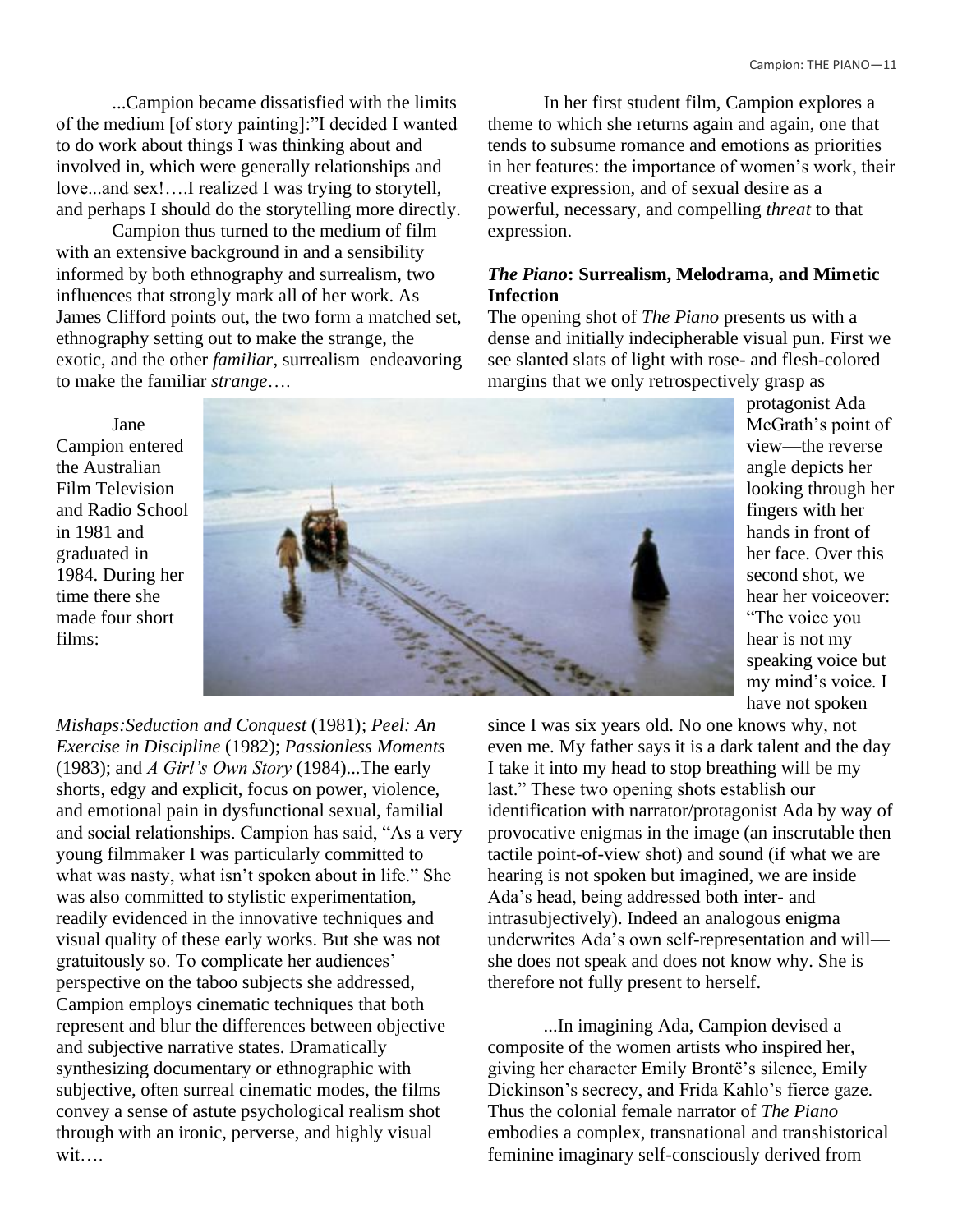Campion's individual, familial, professional, and *pakeha* heritage. …

In Ada's tale, Ada acts—she follows her will and her desire—and both her husband and Baines manipulate and punish her with acts of increasingly horrific violence. Yet rather than condemning this violence, framing it as the reprehensible actions of the strong against the weak, or alternately vesting Ada with superhuman strength, Campion forgoes both melodrama and utopia. She does so by replacing rational causality with "irrational" character and narrative motivations: surreal associations and mimetic relations. She is not interested in the pathos of victimization but in the struggle and consequences of engaged conflict between people with unequal access to established forms of power. In the end, the click, click, click of the metal fingertip that mars Ada's one harmonious and intersubjective sound, the drawbacks of Baines as a partner, and the oddity of the narrative's irresolution satisfy precisely because they all lack the ring of truth, the resolute closure of a moral story.



## **Sven Mikulex: "Jane Campion's 'ThePiano': An Inquisitive Study of Eroticism Disguised as a Victorian Love Story" (***Cinephilia & Beyond***)**

*The film is inspired by Gothic Romantic writing, partially takes place in the delicate and exotic bush, which can be very claustrophobic and frightening. It touches on the forced assimilation of the Maori people, and tries to explore the relationship between fetishism and love. 'The Piano Lesson' is very sophisticated, easily the most adult or complex material I've attempted. It's the first film I've written that has a proper story, and it was a big struggle for me to write. It meant I had to* 

*admit the power of narrative. And there is definitely room to play, visually—in fact, there's a big call for it.* [—Jane Campion](https://www.interviewmagazine.com/film/new-again-jane-campion#_) It took three feature films for New Zealand-born filmmaker Jane Campion to spread her voice all across the world, but when it happened in 1993 with *The Piano* premiering at Cannes, the world fell on its knees. Campion possessed a strong, original, inspiring voice full of determination, curiosity and vigor. In a world dominated by men, in a line of business where women have been ignored for decades, Campion emerged as a role model, as a fullblooded author with ideas that are capable of touching the hearts of millions. *The Piano*, a story of a mute woman from Scotland arriving at New Zealand for a fixed marriage to a man she never met and she would probably never love, is an erotic, psychologically explorative odyssey chock-full of emotion. How does a woman, who has been incapable of speaking for most of her life, express her deepest desires? It was a gamble to put that kind of a burden on a single actress, but Holly Hunter is brilliant here. Silent, mysterious but full of intense emotion, she is an epitome of a true Victorian woman. The thing about Victorian women, and the Victorian society in general, is that they had marvelous ways of talking about sex without openly mentioning any part of it. There were subtle but clear ways of seducing: the eyes and the hands were all that mattered in the process, as Charlotte Brontë elaborately showed in *Jane Eyre*, a classic piece of situation is the same in Campion's New Zealand: Victorian literature.

The Ada, as the protagonist is called, enters a stormy, very tense relationship with an ex whaler, a loner played by Harvey Keitel, who makes the seduction of Ada his ultimate priority. It's wonderful to see how much can actually be said when your main character is unable to speak, if we ignore some instances of much welcome voice-over. Jane Campion created a strange film. An unorthodox love story with unpredictable plot and surprisingly well-developed characters. An inquisitive study of eroticism. A story of how human beings are inclined to isolate themselves and live their lives as islands, cut off, shut in their four walls, too afraid to reach out and risk actually feeling something. With *The Piano*, Jane Campion made a name of herself, but even more importantly, immeasurably helped promote gender equality in an industry that is still struggling to open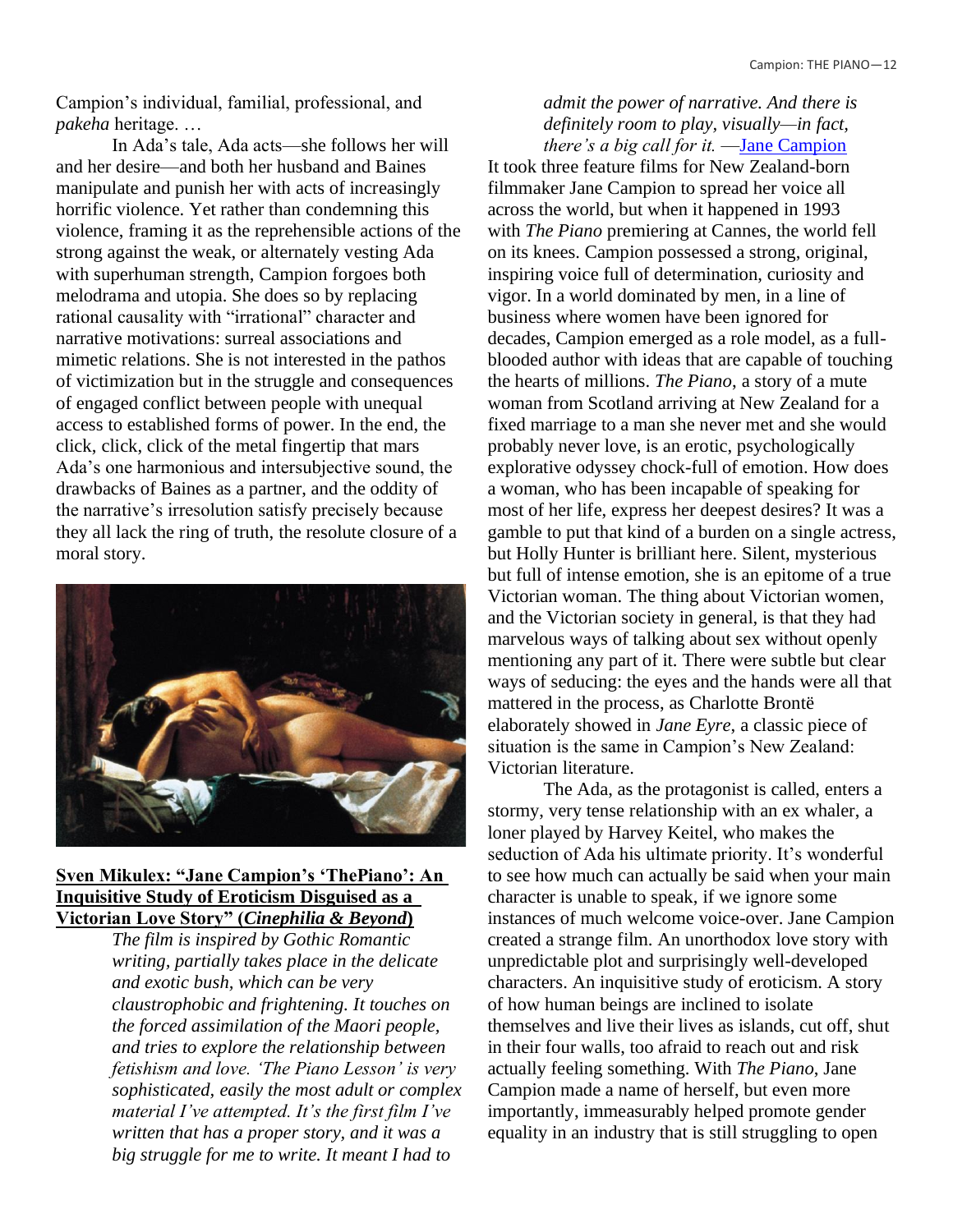its gates to women filmmakers, no matter how brilliant they might be.

[\(Click here](https://cinephiliabeyond.org/jane-campions-the-piano/) for the full C&B entry, which includes her script for *The Piano*, one of her short films, and some short films in which she appears.)



## **Lizzie Franke: "Jane Campion's realm of the senses" (BFI, November 1993)**

For a while I could not think, let alone write, about [The Piano](http://www.bfi.org.uk/films-tv-people/4ce2b7b54d000) without shaking. Precipitating a flood of feelings, The Piano demands as much a physical and emotional response as an intellectual one. As with the Maoris in the film who, believing the Bluebeard shadow play to be real, attempt to stop the old duke adding another wife to his collection, I wanted to rush at the screen and shout and scream. Not since the early days of cinema, when audiences trampled over each other towards the exit to avoid the train emerging from the screen, could I imagine the medium of film to be so powerful. Like Ada's piano music, which is described as "a mood that passes through you… a sound that creeps into you", this is cinema that fills every sense. The opening shot of delicate pink skin smoothed over the screen, as fingers hide eyes, suggests the membrane that the audience must burst through to make the painful and traumatic trek into the film's dark, gnarled woods, finally to be released in the watery death/birth of an ending. Moving pictures indeed.

A film about silence and expression beyond language, The Piano resonates with the silences embedded deep in the texts of such 19th-century women writers as Emily Bronte or Emily Dickinson, women who hid scraps of their work under blotters, who hid themselves behind pseudonyms. They, like the strident composer Ada (Holly Hunter), were told that their creations were most irregular. In The Piano, [Jane Campion](http://www.bfi.org.uk/films-tv-people/4ce2ba38df0f9) feels her way around those

echoing caves upon which they built their haunted houses of fiction. It is a virtuoso interpretation of that literary sensibility in a cinematic form, truer than any doggedly faithful adaptation of, say, Wuthering Heights. Indeed, The Piano puts us in the grip of the repressions of the 19th century – an era which saw polite society sheathing the ankles of piano legs with special socks in case they gave young men ideas. Such is the erotic object at the heart of the film.

Campion is playful with the period's more bizarre neuroses. The film flashes with moments of indignant humour, such as when Flora (Anna Paquin) is ordered to whitewash some trees after she and her young friends are caught rubbing up against them in a playful – and unwitting – imitation of the sexual act.

But Campion is careful not to let the comedy take hold. Under less thoughtful direction Stewart (Sam Neill) could have been the buffoonish patriarch, hauling his white man's burden behind him. He treats the Maoris like children, paying them in buttons and staking out his territory over their sacred burial grounds. After the shocking punishment he metes out to Ada, he informs her, "I only clipped your wings." He is, as one Maori dubs him, an emotionally shrivelled "old dry balls".

Yet this awful paterfamilias is invested with some sympathy. He is a confused man, who attempts to guy his world down in the chaos of change, who wants his music – and his sex – played to a strict time, so fearful is he of the other rhythms that might move him. If only he could listen, like Ada's previous lover and the father of Flora, upon whom she could "lay thoughts on his mind like a sheet". It is the communication of the gentle caress, the smoothing of nimble fingers over sheets and scales.

Conventional language imprisons Ada like the crinoline, which ambiguously also marks out her private, silent space (the skirt provides an intimate tent for Ada and Flora to shelter in the beach). Crucially, it is the written word that finally betrays her as she sends her love note to Baines, who cannot read but who knows the languages of those around him. Her arrangement with Baines (Harvey Keitel) has previously been based on a sensuous play of touch, smell and sound.

Bodies become instruments of expression, while the piano smelling of scent and salt becomes corporeal. Baines' massaging of Ada's leg through a hole in her black worsted stocking is given the same erotic charge as her fingering of the scales. After such